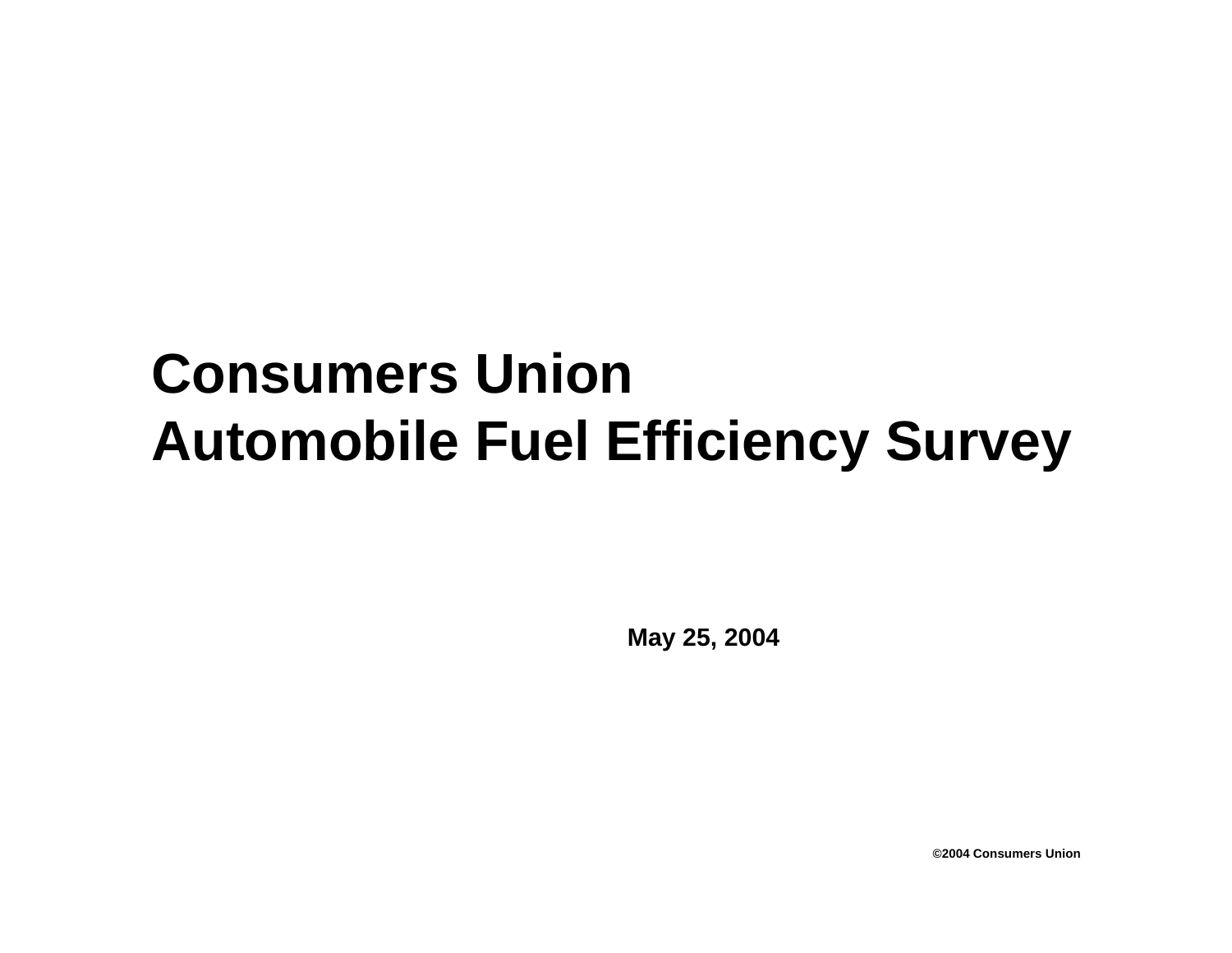## **Methodology**

- $\bullet$  **A total of 1,221 online surveys were conducted among a random sample of U.S. adults. The margin of error at a 95% confidence level is +/- 3 percentage points.**
- $\bullet$ **Interviewing took place over May 12-17.**
- $\blacklozenge$ **Figures cited in the analysis are top-two box (***strongly agree* **or** *agree***).**
- $\blacklozenge$  **Regional definitions**
	- → Northeast: CT, MA, ME, NH, NJ, NY, PA, RI, VT
	- → Midwest: IA, IL, IN, KS, MI, MN, MO, ND, NE, OH, SD, WI
	- → South: AK, AL, DC, DE, FL, GA, KY, LA, MD, MS, NC, OK, SC, TN, TX, VA, WV
	- → West: AK, AZ, CA, CO, HI, ID, MT, NM, NV, OR, UT, WA, WY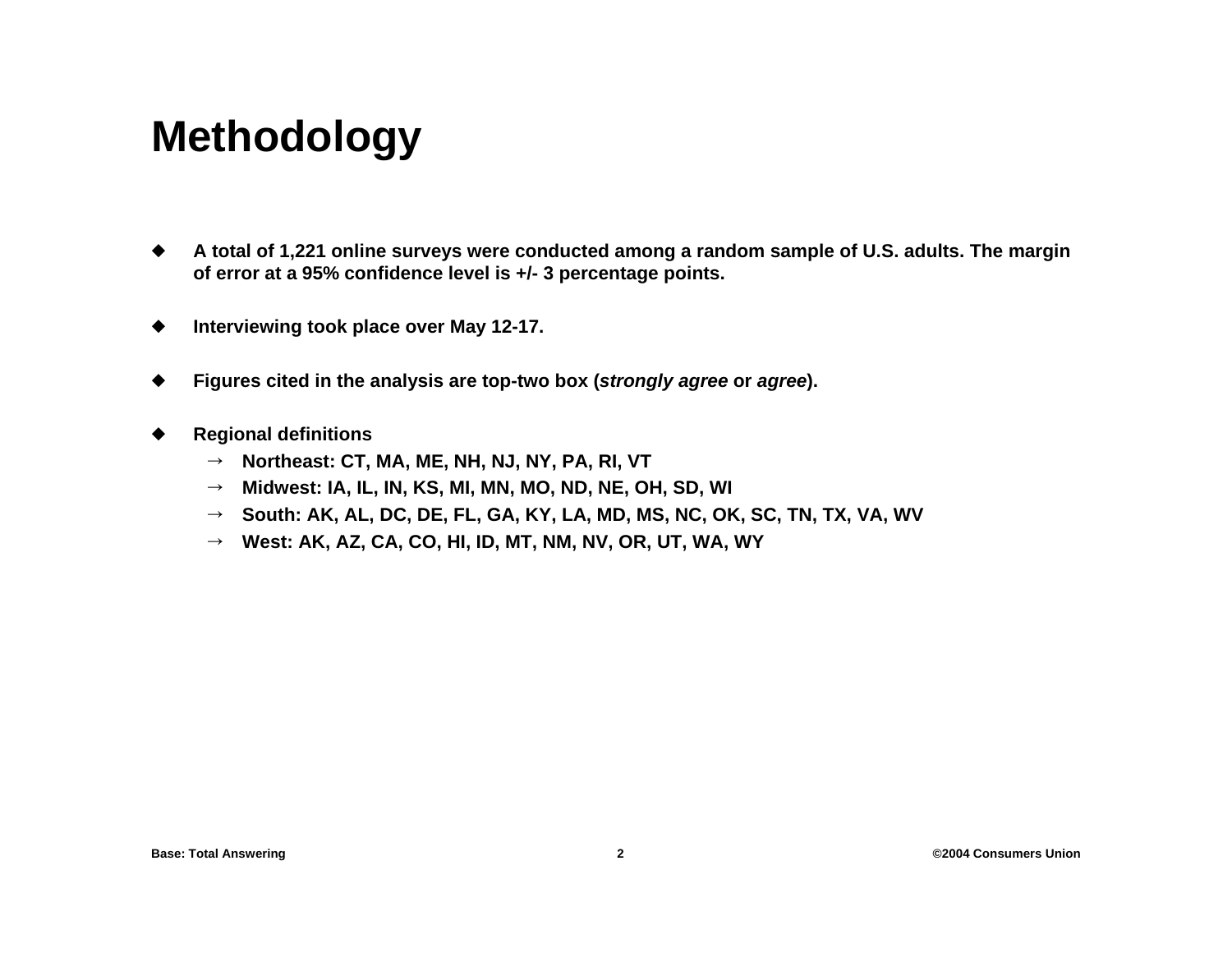### **Introduction**

#### **Respondent Introduction**

**The law requires automakers to provide consumers with information on how many miles per gallon each model they sell is supposed to get in both highway and city driving. This information must be placed prominently on the window sticker on all new cars sold in the United States. Many consumers rely on this information when choosing a car to buy.**

**There are concerns that the information provided by auto manufacturers does not accurately reflect the day-to-day driving experience of ordinary drivers.**

**Please indicate your level of agreement with each of the following (strongly agree, agree, disagree, strongly disagree):**

- ◆ I believe I have gotten the gas mileage in my vehicle that was promised by the manufacturer on the **window sticker.**
- $\bullet$  **Automobile manufacturers should be required to provide accurate information regarding gas mileage that reflects how people drive their cars in real-life situations.**
- $\bullet$  **The federal government should require automobile manufacturers to produce automobiles that achieve higher fuel efficiency than most new models on sale today.**
- $\bullet$ **The federal government should not be involved with the regulation of fuel efficiency.**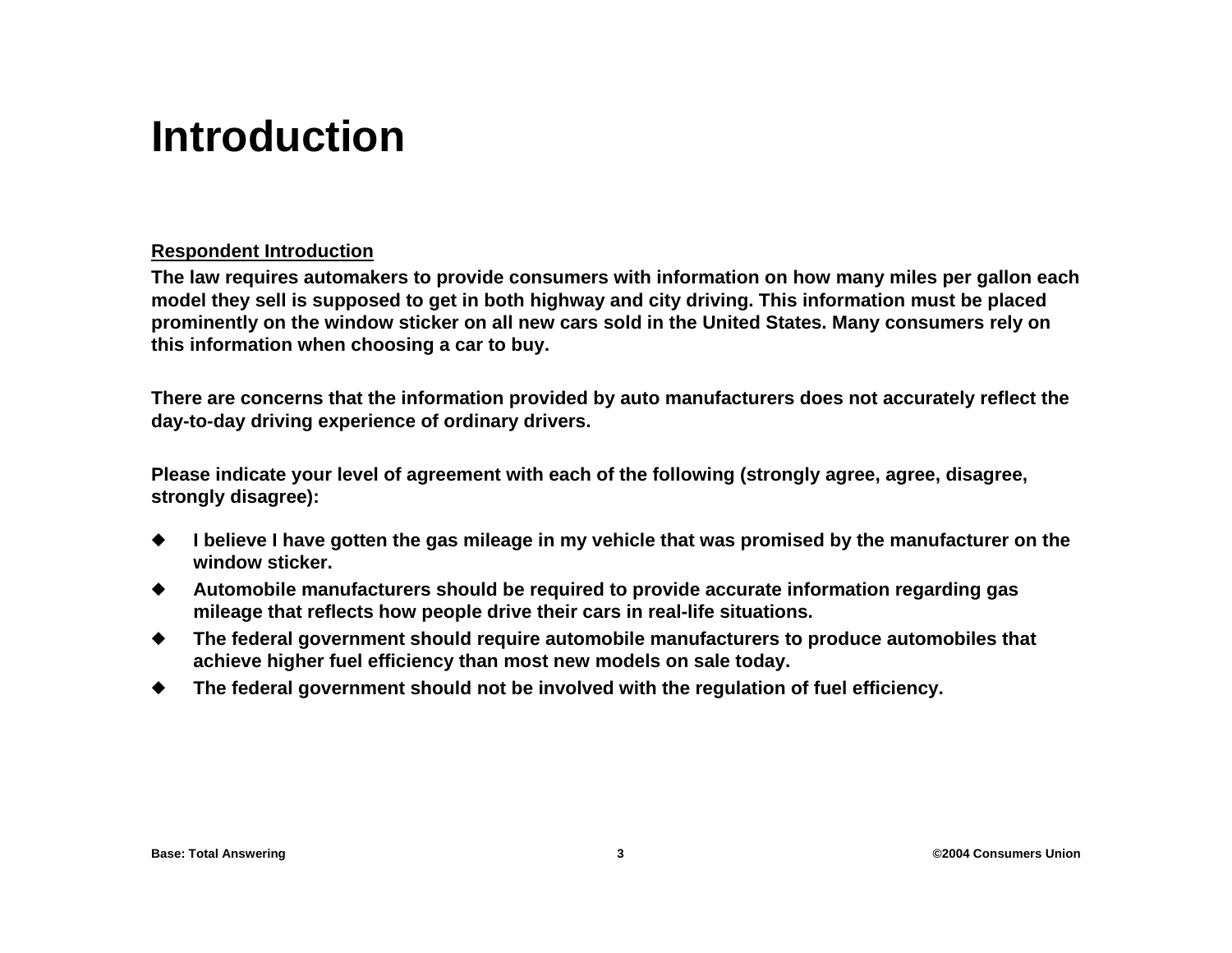#### **Results and Analysis**

- $\bullet$  **While only a minority of respondents are suspicious of posted EPA mileage estimates, most agree about the need for additional regulation of auto manufacturers, across all segments.**
	- $\rightarrow$ **Roughly two-thirds believe they received the gas mileage promised by the manufacturer.**
	- $\rightarrow$ **More than 9 in 10 agree that automakers should provide real-life estimates of gas mileage.**
	- $\rightarrow$ **More than 8 in 10 want the federal government to raise fuel-efficiency standards.**
	- $\rightarrow$   $\,$  Only 23% feel that Washington should not regulate fuel efficiency.

|                                                                                                                                                                                  |            | <b>Gender</b> |                   | Aae        |            |            | <b>Income</b> |                           |               | Region         |                |                |                |
|----------------------------------------------------------------------------------------------------------------------------------------------------------------------------------|------------|---------------|-------------------|------------|------------|------------|---------------|---------------------------|---------------|----------------|----------------|----------------|----------------|
|                                                                                                                                                                                  | Total<br>% | Men<br>%      | <b>Women</b><br>℅ | 18-44<br>% | 45-64<br>% | $65+$<br>% | <\$60K<br>%   | \$60-99K<br>$\frac{9}{6}$ | $$100K+$<br>% | <b>NE</b><br>% | <b>MW</b><br>% | <b>SO</b><br>% | <b>WE</b><br>% |
|                                                                                                                                                                                  |            |               |                   |            |            |            |               |                           |               |                |                |                |                |
| I believe I have gotten the gas mileage in<br>my vehicle that was promised by the<br>manufacturer on the window sticker.                                                         | 68         | 65            | 72                | 72         | 66         | 66         | 67            | 70                        | 75            | 68             | 67             | 71             | 67             |
| Automobile manufacturers should be<br>required to provide accurate information<br>regarding gas mileage that reflects how<br>people drive their cars in real-life<br>situations. | 91         | 89            | 94                | 93         | 89         | 89         | 91            | 94                        | 91            | 91             | 92             | 93             | 89             |
| The federal government should require<br>automobile manufacturers to produce<br>automobiles that achieve higher fuel<br>efficiency than most new models on sale<br>today.        | 81         | 78            | 84                | 82         | 79         | 82         | 82            | 81                        | 80            | 83             | 82             | 81             | 79             |
| The federal government should not be<br>involved with the regulation of fuel<br>efficiency.                                                                                      | 23         | 24            | 21                | 22         | 24         | 21         | 22            | 20                        | 29            | 19             | 25             | 23             | 23             |

**To p-Two Box: A greement With Auto Fuel Efficienc y Questions [4 boxes]**